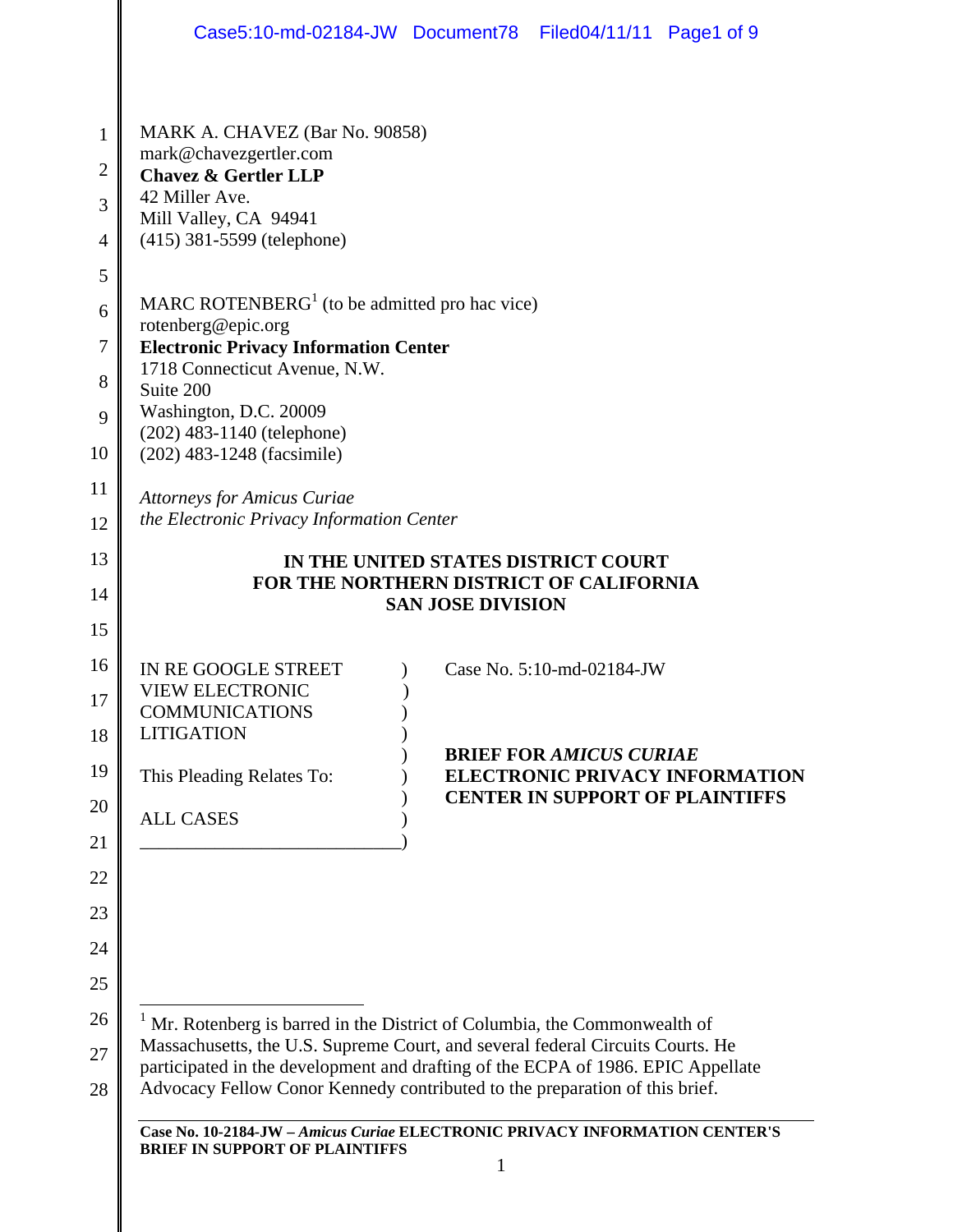The Electronic Privacy Information Center ("EPIC") respectfully files this *amicus curiae* brief in response to this Court's order request for supplemental briefing (Dkt. No. 73).

### **Interest of Amicus Curiae**

The Electronic Privacy Information Center ("EPIC") is a public interest research center in Washington, D.C. EPIC was established in 1994 to focus public attention on emerging civil liberties issues and to protect privacy, the First Amendment, and other Constitutional values.

EPIC has participated as *amicus curiae* in numerous cases that concern emerging privacy issues before the Supreme Court and other courts, including *IMS Health Inc. v. Sorrell*, 630 F.3d 263 (2d Cir. Vt., 2010) *cert. granted, Sorrell v. IMS Health,* 79 U.S.L.W. 3397 (U.S. Jan. 11, 2011) (No. 10-779), *Tolentino v. New York*, 2011 U.S. LEXIS 2593 (U.S. Mar. 29, 2011); *NASA v. Nelson,* 131 S. Ct. 746 (2011); *Doe v. Reed,* 130 S. Ct. 2811 (2010); *Quon v. City of Ontario,* 130 S. Ct. 2619 (2010); *Flores-Figueroa v. United States*, 129 S. Ct. 1886 (2009); Herring v. United States, 555 U.S. 135 (2009); *Crawford v. Marion County Election Board,* 553 U.S. Ct. 181 (2008); *Hiibel v. Sixth Judicial Circuit of Nevada,* 542 U.S. 177 (2004); *Doe v. Chao,* 540 U.S. 614 (2003); *Smith v. Doe, 538* U.S. 84 (2003); *Department of Justice v. City of Chicago, 537*  U.S. 1229 (2003); *Watchtower Bible and Tract Society of N.Y., Inc. v. Village of Stratton,*  536 U.S. 150 (2002); *Reno v. Condon*, 528 U.S. 141 (2000).

#### **Summary**

The Electronic Communications Privacy Act ("ECPA") constitutes a set of amendments to the federal wiretap law of 1968 that seek to update and expand privacy protections for modern communications technologies. As such, the law should be understood to establish privacy safeguards for users of new communications services. "The paramount purpose of the Wiretap Act is to protect effectively the privacy of

28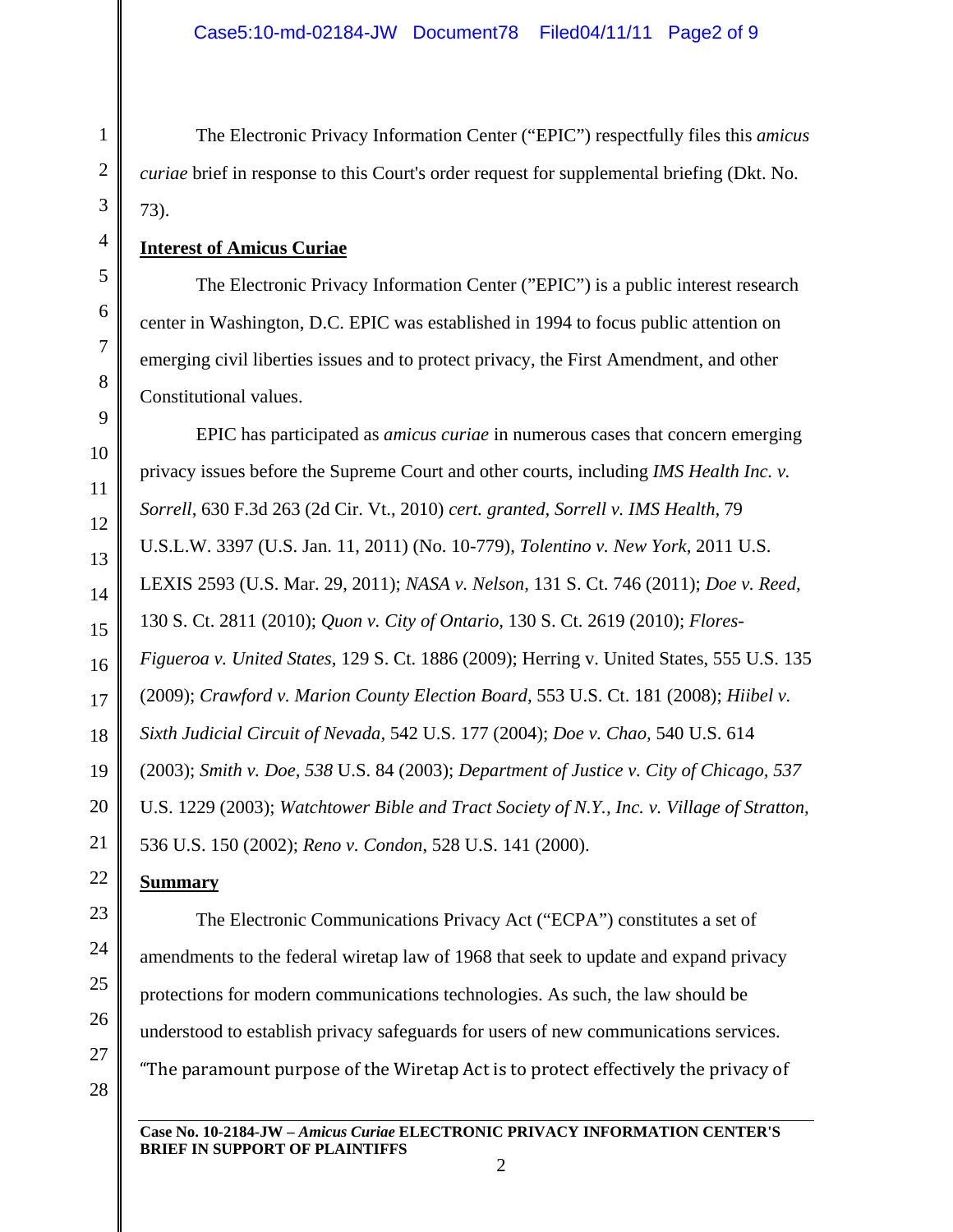communications." *In re Pharmatrak, Inc.,* 329 F.3d 9, 18 (1st Cir. 2003). Exemptions set out in the Act address specific circumstances identified by lawmakers where it was either impractical or undesirable to prohibit the interception of private communications at a particular moment in time.

The term "configured" in the evaluation of those communications that are "publicly accessible" reflects an intent by Congress to create a presumption in favor of confidentiality except in those circumstances where the user has knowingly chosen to broadcast communications to the general public. While a handful of operators of home networks may choose to configure their wireless devices to enable public access to the Internet, the vast majority of operators of such home devices have not done so. Indeed, it is widely know that to configure devices in this way makes wireless networks subject to attack. The straightforward reading of the purpose of the Act is to treat the interception of such communications as unlawful.

# **(a) "Radio Communications" are Protected From Intercept Under ECPA where the User of a Communications Device Does Not Intend to Broadcast Communications to the General Public**

In 1986, the drafters of the amendments to the federal wiretap law exempted a very specific set of "radio communications" from the general provisions protecting "electronic communications" against third party interception. 18 U.S.C. §§ 2510(16)(A)-  $(E)$ ;  $2511(2)(g)(i)$ , (ii). Congress's decision to exempt radio interception reflected the fact that public-interest amateur hobbyists operated on the radio portion of the electromagnetic spectrum at the time of ECPA's passage. As such, Congress sought to protect the broadcast transmission of radio operators from the penalties established by the ECPA. As the House Committee Report noted:

The Committee considered listing all the existing radio services which are exempt from the bar on interceptions, but rejected that approach because it would been cumbersome, possibly redundant, and would have had a built-in obsolescence . . . . Therefore instead of listing all of these services the Committee listed some of the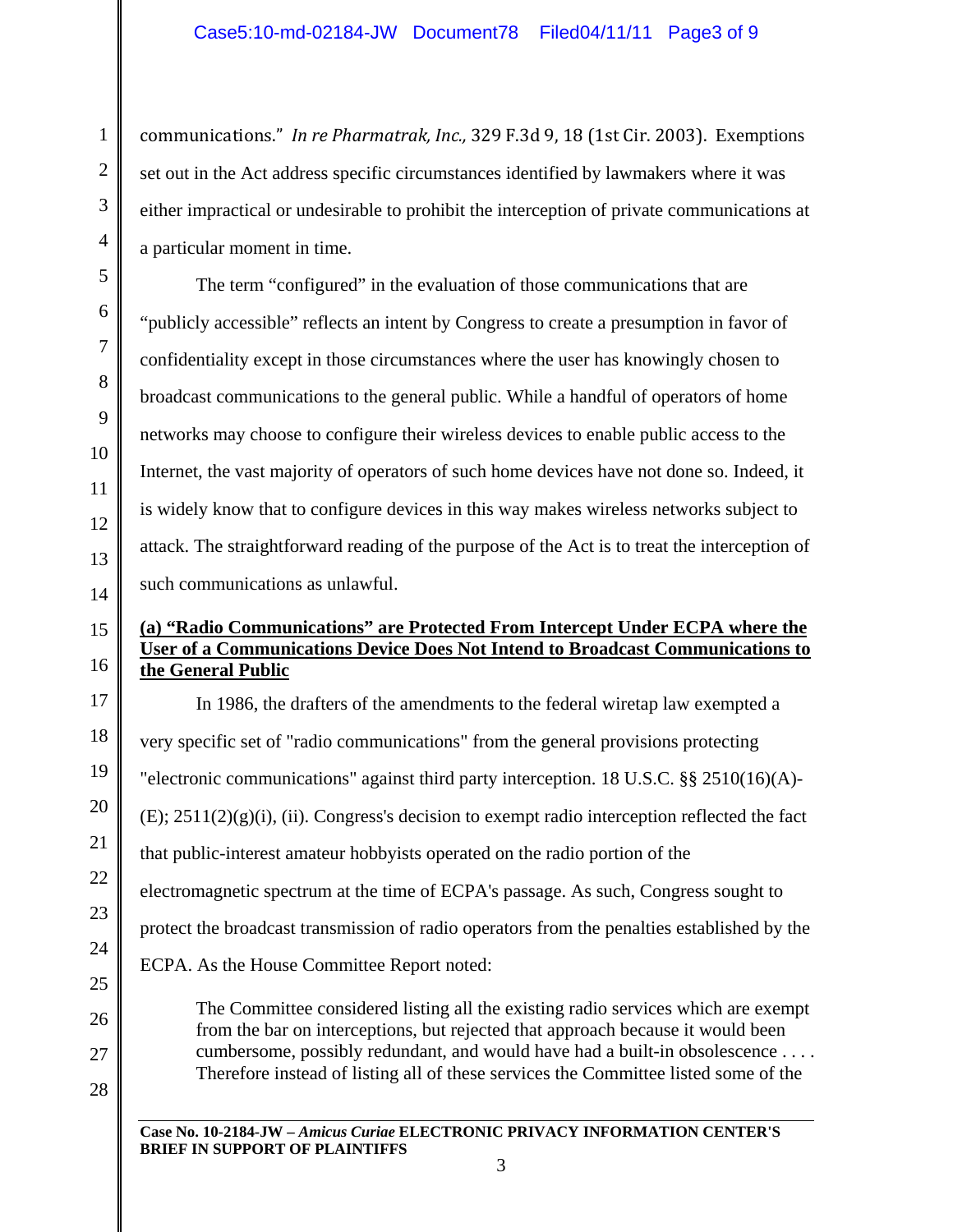# Case5:10-md-02184-JW Document78 Filed04/11/11 Page4 of 9

more common radio services. In addition, the bill includes a "generic" exception relating to radio services which are "readily accessible to the general public."

H.R. Rep. No. 99-647 at 42 (1986). But the exemption was narrow and intended to apply to amateur radio operators only. Congress noted that that FCC Rules and Regulations governing amateur radio services even "prohibit[ed] business communications" and other commercial uses of the spectrum. Electronic Communications Privacy Act: Hearings on H.R. 3378 Before the Subcomm. on Courts, Civil Liberties, and the Administration of Justice of the House Comm. on the Judiciary, 99th Cong., 1st & 2d Sess. 151.

The House Committee Report accompanying the bill to the floor declared that "[a]mateur radio communications . . . . are certainly not those to which this legislation is aimed," predominantly because "[a]mateurs have legitimate reason to monitor frequencies outside the amateur bands." H.R. Rep. No. 99-647 at 42 (1986). Congress called upon the largest membership associations of amateur radio enthusiasts in the country to supply testimony to the Subcommittee that drafted ECPA. Electronic Communications Privacy Act: Hearings on H.R. 3378 Before the Subcomm. on Courts, Civil Liberties, and the Administration of Justice of the House Comm. on the Judiciary, 99th Cong., 1st & 2d Sess. 146-209 (1985) (statements of Larry E. Price, President, American Radio Relay League and Richard T. Colgan, Executive Secretary, Ass'n of N. Am. Radio Clubs). In hearings, both groups testified that radio scanning practices uniquely enabled their amateur operators to provide emergency communications for distress calls where other facilities are "destroyed or overtaxed." Id. at 168. Amateur radio operators also explained the significance of their role in "phone patching" communications between wounded American military personnel and hospital ships or family members back home. *Id.* at 153. The House Committee Report reflected these interests:

Many amateurs, for instance, are enrolled in the Military Affiliate Radio System and the Civil Air Patrol . . . Some 30,000 amateurs are part of Skywarn, a system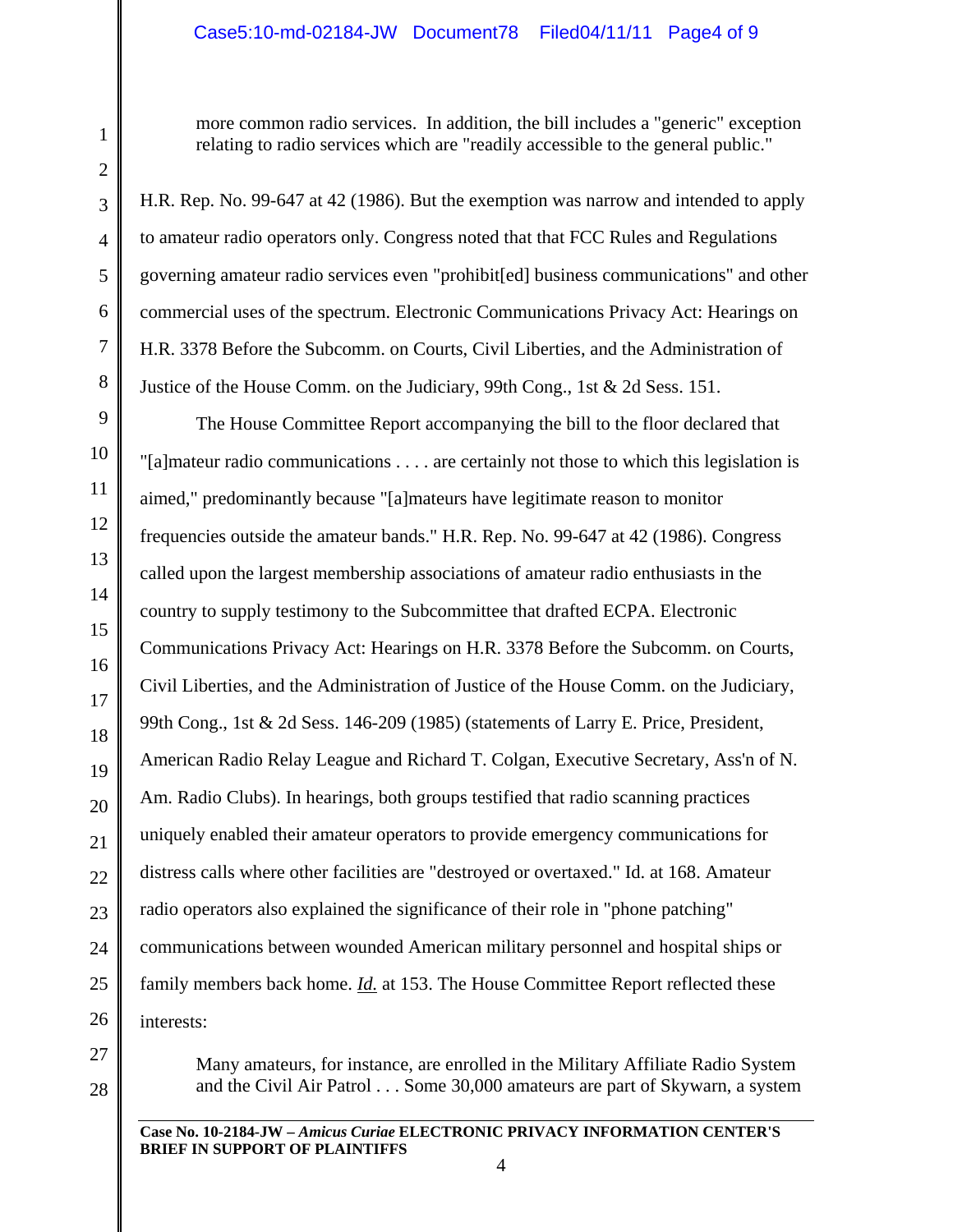### Case5:10-md-02184-JW Document78 Filed04/11/11 Page5 of 9

operated by the National Weather Service for tracking and warning of severe weather conditions.

H.R. Rep. No. 99-647 at 42. *See also*, 47 C.F.R. § 97.1 (1988) (discussing benefits of amateur radio operations).

 Commentators have also noted that the exception for amateur radio operators would not apply more broadly to other activities. *See, e.g.,* Fred Jay Meyer, *Don't Touch That Dial: Radio Listening Under the Electronic Communications Privacy Act of 1986*, 63 N.Y.U. L. Rev. 416, 423-24 (1988) ("Those who conduct electronic surveillance, utilizing radio receivers and other electronic equipment to seek out, intercept, and monitor targeted electronic communications, are distinct from hobbyists and other casual radio listeners.")

Regarding the statutory carve-out for unscrambled and unencrypted radio messages, 18 U.S.C. § 2510(16)(A), the provision does not apply to private Wi-Fi networks. The provision was first proposed by the Association of North American Radio Clubs, Electronic Communications Privacy Act: Hearings on H.R. 3378 Before the Subcomm. on Courts, Civil Liberties, and the Administration of Justice of the House Comm. on the Judiciary, 99th Cong., 1st & 2d Sess. at 169-70, and was designed to permit amateur radio wave operators to exempt their efforts to listen to mobile radio services that "do not take even minimal precautions against interception of their transmissions." Id. at 168.

Radio scanners are a niche community of sophisticated users who have understood the widespread availability of receivers that scan amateur radio signals for local emergency communications. Amongst experts, encryption was a proxy for the transmitter's regard for the protection of its communications: "a test of whether the system provider or user expects . . . privacy." *Id.* But for a typical user of a device that had a broadcast capability, the distinction would not be meaningful as the general user would not have the training or the ability to enable or disable this functionality.

**Case No. 10-2184-JW –** *Amicus Curiae* **ELECTRONIC PRIVACY INFORMATION CENTER'S BRIEF IN SUPPORT OF PLAINTIFFS**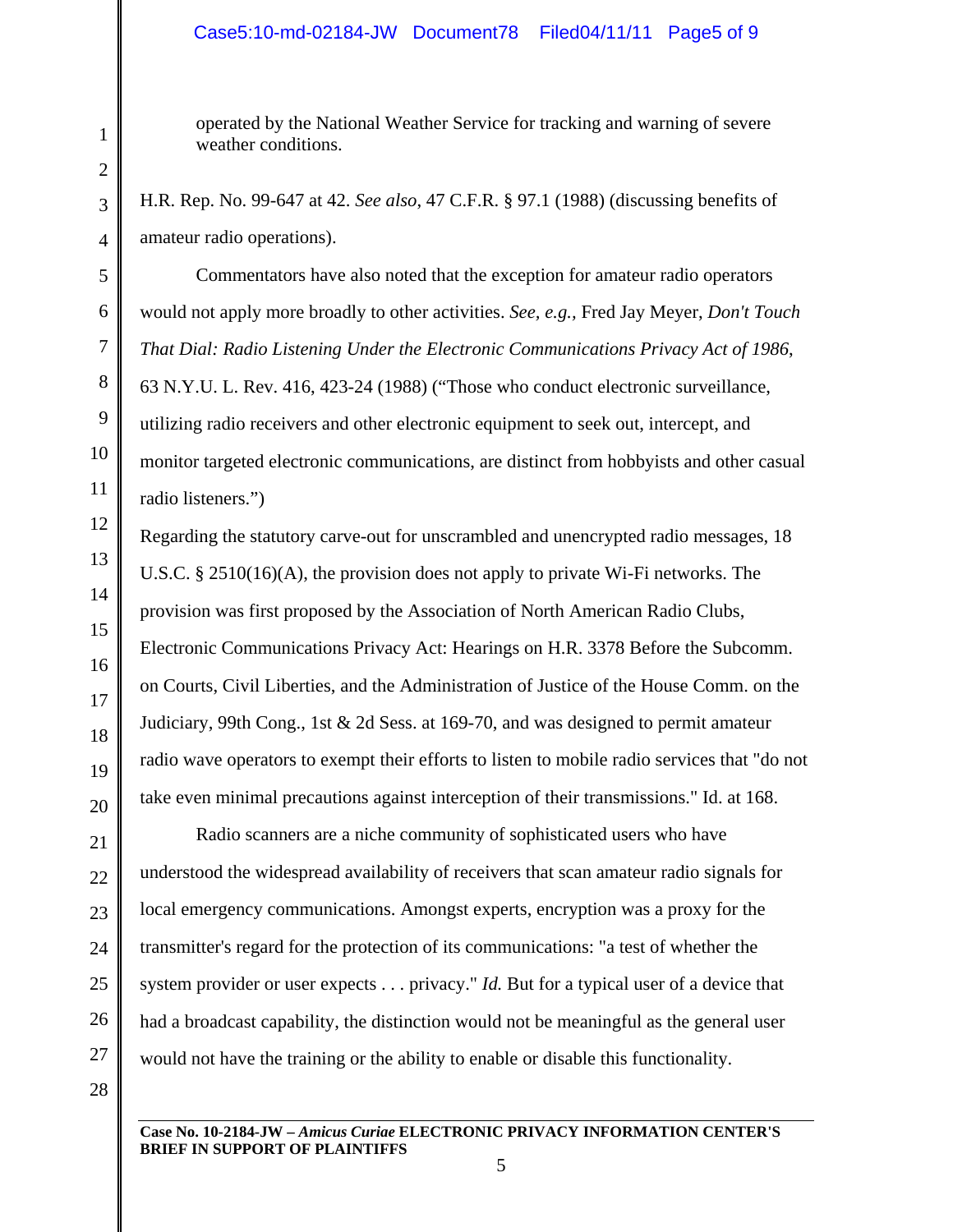The Act anticipated this problem by including the word "configured" in the consideration of whether or not the transmission was "publicly accessible." The aim was to ensure that the operators of devices would make a knowing decision to enable access to broadcast communications.

# **(b) Typical Wireless Home Networks Enable Communications Among Devices within the Home and are Not Configured for Public Access.**

Many people establish home wireless networks, also called "Wireless Local Area Networks" ("WLAN"), *to enable communications between devices within the home*. For example, a WLAN might connect a desktop computer in an office with a laptop in the kitchen and a media device in the living room. The home network might provide a common printer available to each of the devices, as well as Internet access so that each device within the home can share a single subscription with an Internet Service Provider ("ISP"). The use of a wireless network device in this configuration is both less expensive and more flexible than a hardwired Local Area Network ("LAN"), which would require fixed cabling and additional switching. The functionality of wireless networks is directed toward those within the home who take advantage of these shared services.

WLANs typically have a limited transmission range. Unlike broadcast technologies, WLAN are not intended to be accessible to the general public. However, there are separate categories of devices that are designed to broadcast to a wider region and that may operate as an alternative to cellular networks. These devices include Wireless Metropolitan Area Networks ("WMAN"), which are described by the IEEE 802.16 standard and includes WiMAX, and Wireless Wide Area Networks ("WWAN") networks that "cover large outdoor areas." *See generally*, Wikipedia, "Wireless networks." (WiMAX is viewed as a possible replacement for cellular phone technologies such as GSM and CDMA precisely because it can cover a broad geographic region.)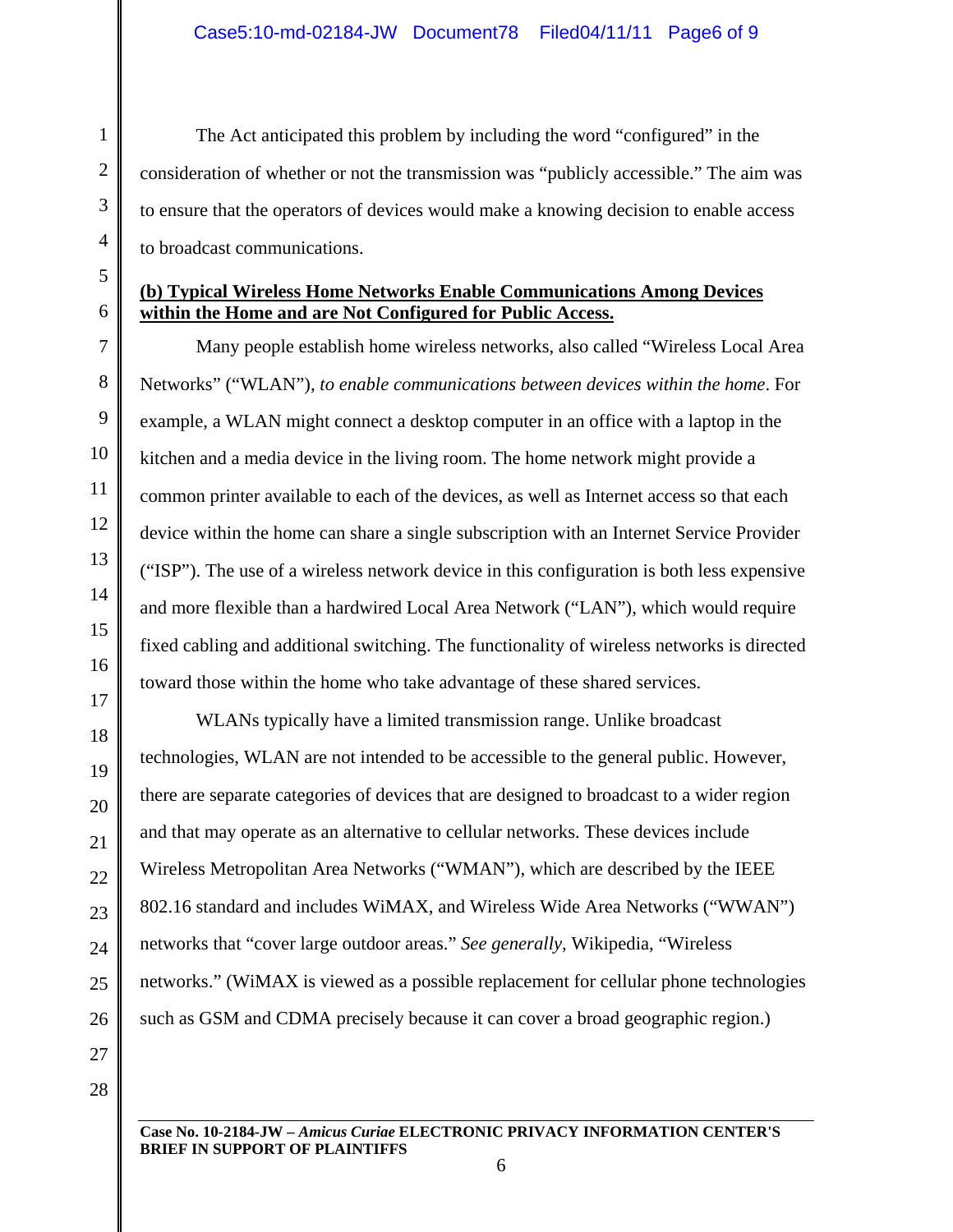There is also Long Range Wi-Fi, also known as "Wi-Fi over Long Distance" ("WiLD") that is intended to provided long distance wireless access. "The (TIER) project at University of California at Berkeley, in collaboration with Intel, utilizes a modified Wi-Fi setup to create long-distance point-to-point links for several of its projects in the developing world." Wikipedia, "Long Range Wi-Fi," http://en.wikipedia.org/wiki/Longrange\_Wi-Fi.

Within this taxonomy, a WLAN to enable communications among devices within a home would not be considered a broadcast technique. Its purpose is to establish a *Local*  Area Network, accessible to an identifiable set of users.

A wireless Home network should also be distinguished from a "Wi-Fi Hotspot" that is configured so as to enable public access to the Internet. Many commercial businesses, particularly those that are trying to generate walk-in traffic such as coffee shops, might choose to create a Wi-Fi hotspot to attract customers. By way of example, Starbucks has an estimated 7,000 Wi-Fi hotspots in the United States. The company recently decided to make the hotspots freely available and advertised this fact to promote business. Starbucks, "Free Wi-Fi for Everyone. Now at Starbucks,"

http://www.starbucks.com/coffeehouse/wireless-internet/. And Starbucks took the necessary steps to ensure that the devices were accessible to the public. Municipalities might also choose to establish free public Wi-Fi access points. Seattle is among the cities leading an effort to promote Internet access through "Seattle Wi-Fi." As the city explains, "The goals of the City's Wi-Fi pilot project are: to attract more customers to local business districts, support small businesses, encourage the use of public parks and facilities, and enable more citizens to access City services online." Seattle.gov, "Wi-Fi in Seattle – Technology – Community – Living in Seattle – Seattle.gov," http://www.seattle.gov/html/citizen/wifi.htm

**Case No. 10-2184-JW –** *Amicus Curiae* **ELECTRONIC PRIVACY INFORMATION CENTER'S BRIEF IN SUPPORT OF PLAINTIFFS**  7

1

2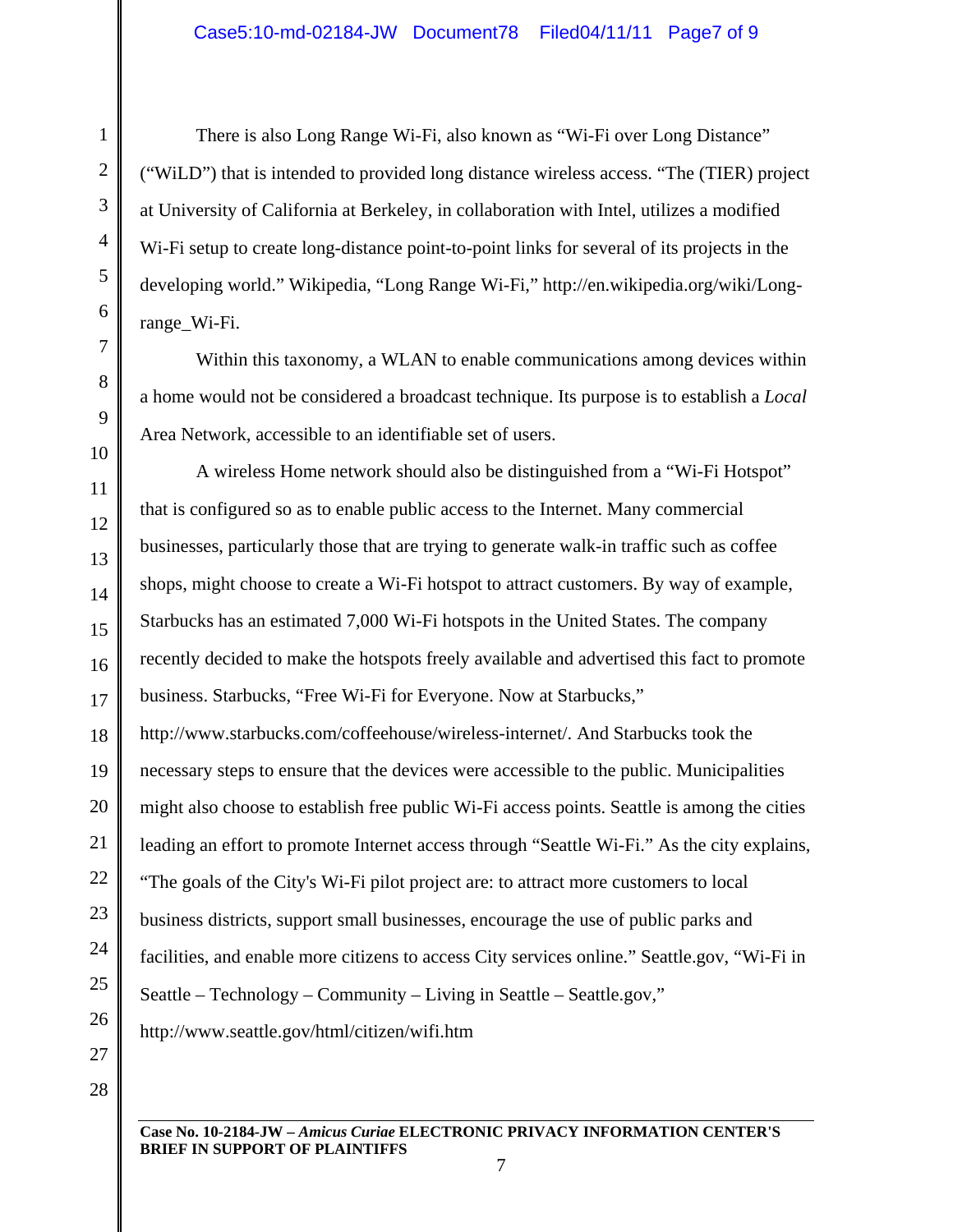Wi-Fi Hotspots serve an important purpose, *when they are configured by the operator,* to enable Internet access. But it would be very unusual for the operator of a residential network to configure a device in this way. Not only would the home user obtain none of the typical benefits for public Wi-Fi Hotspot – increased interest in and traffic to the physical location – the user would take on the additional risk that the network could be hijacked and used for spam, fishing, and other illegal activities.

# **(c) Under ECPA, Cellular Communications were First Protected by Warnings to the Consumer, and then Further Amendments to Act**

In 1986, Congress determined that cordless telephones would not be protected in the amendments to the Wiretap Act because "those conversations are often picked up unintentionally on FM radio receivers." Mary Thornton, *House Panel Votes to Modernize Curbs on Electronic Eavesdropping*, Wash. Post, May 15, 1986, at A13. However, Congress also sought to provide adequate warnings to consumers about the risk of using wireless devices that lacked legal protection. It required a prominent warning label: "PRIVACY OF COMMUNICATIONS MAY NOT BE ENSURED WHEN USING THIS PHONE." H.R. Rep. No. 99-647 at 43.

No similar warnings are provided to residential users of wireless network devices. In 1994, Congress provided the same statutory protections to radio communications services as it did to other electronic communications. Communications Assistance for Law Enforcement Act of 1994, Pub. L. No. 103-414, § 202, 108 Stat. 4279, 18 U.S.C. § 2510. This decision followed, in part, from the 1991 Privacy and Technology Task Force Report, which found that:

[t]he cordless phone, far from being a novelty item used only at 'poolside,' has become ubiquitous . . . More and more communications are being carried out by people [using cordless phones] in private, in their homes and offices, with an expectation that such calls are just like any other phone call.

See H.R. Rep. No. 103-827, at 19 (1994).

**Case No. 10-2184-JW –** *Amicus Curiae* **ELECTRONIC PRIVACY INFORMATION CENTER'S BRIEF IN SUPPORT OF PLAINTIFFS**